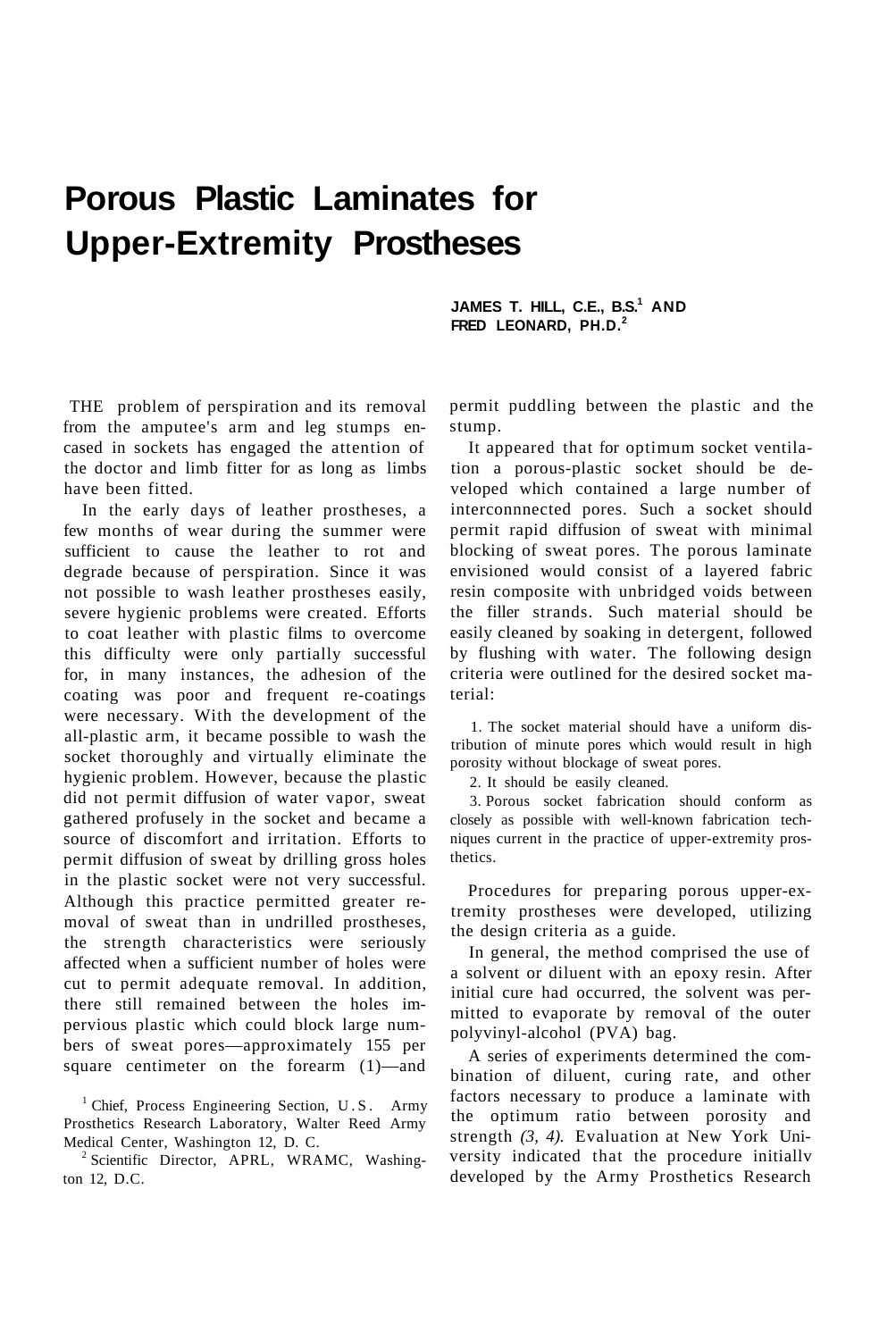

Fig. 1. Porous epoxy laminate made in accordance with the procedure developed at the Army Prosthetics Re search Laboratory. Magnification approximately 21X. Courtesy *Veterans Administration Prosthetics Center.* 

Laboratory produced a satisfactory material insofar as porosity and strength were concerned but that use of the conventional stockinet as filler produced rough surfaces that made cleaning difficult. Subsequent experiments at the Army Prosthetics Research Laboratory showed that this problem could be overcome by using a nylon stockinet of 200-denier Banlon knit (Fig. 1) for the outer and inner layers of the laminate and by the reapplication of a PVA bag at a critical time in the curing process. Further testing and development resulted in a practical technique which is described in detail in a manual prepared by the Army Prosthetics Research Laboratory *(2).*  Sockets fabricated in accordance with this manual have smooth surfaces and high porosities. Patients fitted with porous sockets have reported a definite increase in comfort as a result of improved ventilation *(6).* 

Laboratory tests have shown that porous epoxy laminates are not as strong in compression and tension as nonporous laminates, but that resistance to impact loads appears to

increase with the porosity and reach a maximum at approximately 17 per cent of effective porosity. $3$  In practice, the combination of physical properties possessed by the porous laminate which has been developed is satisfactory for use in arm prostheses. Experiments in the use of porous laminates for lower-extremity prostheses are under way.

If actual prosthetist working time is considered, the man-hours required for fabrication of porous laminates are somewhat longer than those required for the conventional plastic laminates. Depending on the technique employed, the porous laminating process may take up to one-and-one-half times as long as the conventional technique.

The components of the liquid resin system may elicit allergic reactions in certain sensitive individuals. Therefore, fabrication should take place in a well-ventilated area and protective gloves should be used in preparing the layup.

<sup>3</sup> Effective porosity is the ratio of the quantity of water that flows through the laminate to the amount that flows through the stockinet alone.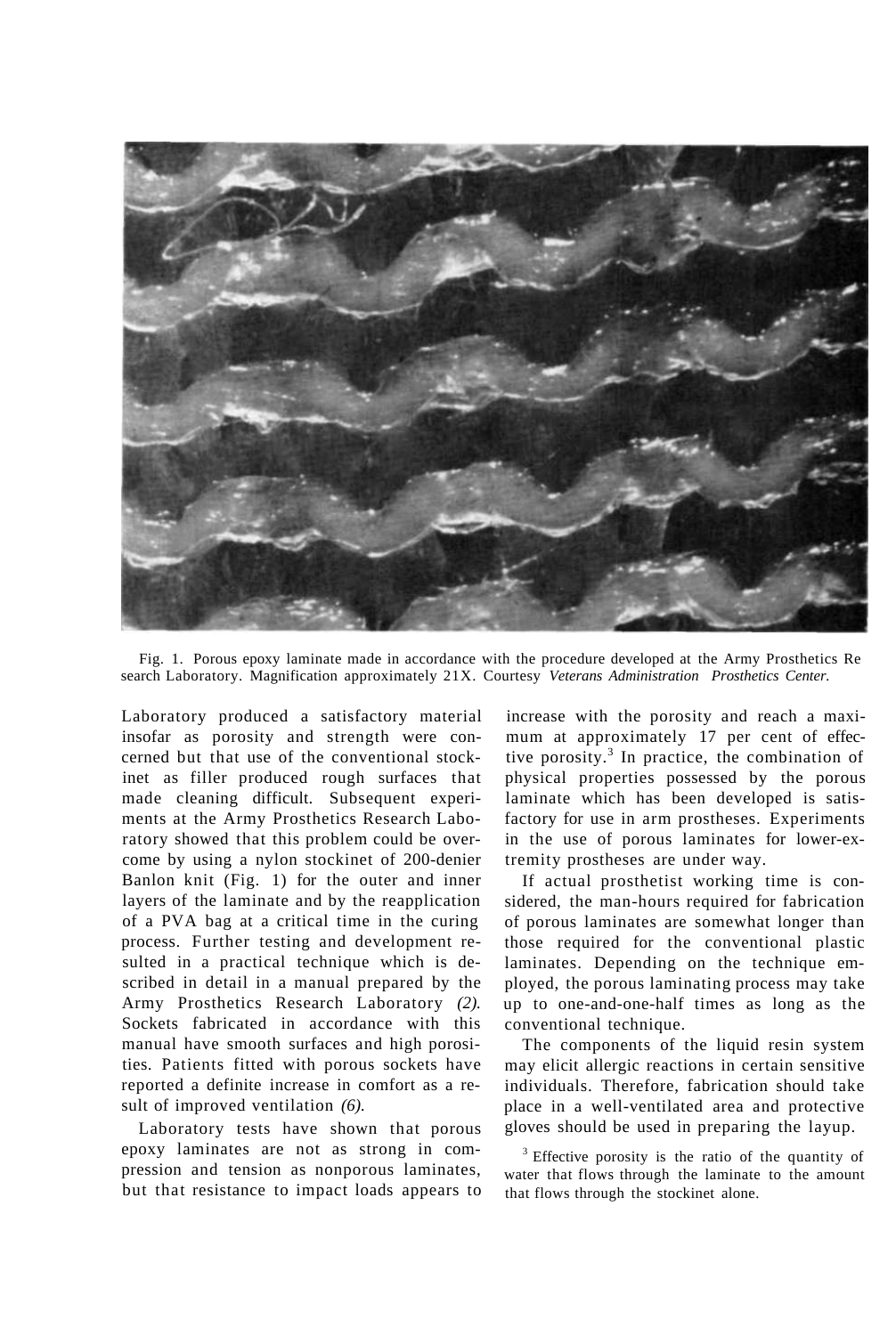Xo stump dermatitis or other adverse reactions have been reported from the use of the porous laminates to date.

Because the socket is porous, it is necessary that it be cleaned thoroughly and often in order to preclude an accumulation of foreign matter in the pores of the wall. It is recommended that ordinary soap and water be used for this cleaning.

Porous laminates may be considered for application to all upper-extremity amputation levels from below-elbow to shoulder-disarticulation. The technique is of particular value whenever perspiration presents a significant problem.

## EPOXY-RESIN MIXTURE

The following epoxy-resin system has been found to produce a satisfactory porous laminate:

|              |                      | Parts by weight |
|--------------|----------------------|-----------------|
| Epoxy resin  | ERL $2795^4$ or Epon | 65              |
|              | $815^{5}$            |                 |
| Curing Agent | Versamid $1406$      | 35              |
| Solvent      | Trichloroethylene    | 43              |

The "pot life" of the liquid resin mixture resulting from this formulation is never less than 30 minutes and usually considerably longer.

The individual limb fitter can best determine the actual amount of resin mixture required for a particular lamination. Appendix A (page 29) contains a table which may serve as a guide in determining the correct amounts of materials for various applications.

## FABRICATION

Briefly described here is the fabrication of a double-wall, below-elbow, porous prosthesis, utilizing a plaster-of-Paris (or wax) buildup; this account is followed by a brief description of the fabrication of a single-wall, below-elbow, porous prosthesis, based on the Mylar<sup>7</sup> cone method.<sup>8</sup>

4 Bakelite Chemical Division, Union Carbide Chemical Company, New York, N. Y.

- 5 Shell Chemical Company, New York, N. Y.
- 6 General Mills Chemical Division, Kankakee, 111.
- <sup>7</sup> DuPont Corporation Trademark.

<sup>8</sup>Both accounts compiled for CPRD, NAS-NRC,

## DOUBLE-WALL, BELOW-ELBOW, POROUS PROS-THESIS

For the fabrication of a double-wall, belowelbow, porous prosthesis, the stump model is prepared in accordance with common practice (9). As shown in Figure 2A, the model is then placed in a vise, distal end up, and coated with a lacquer such as  $Hi-Glo.<sup>9</sup>$  When this coating has dried, a moistened sheet of PVA is stretched over the model and tied at the base (Fig. 2B). The next step in preparing the layup is to cut one length of tubular Banlon stockinet with a 200-denier weave<sup>10</sup> and three lengths of tubular orthopedic stockinet so that each is at least 6 inches longer than the stump model (Fig. 2C). The end of each piece of stockinet is sewed in a curve to match the distal end of the model, and the excess stockinet is trimmed at the sewed end. The Banlon stockinet is turned inside out and pulled down over the model (Fig. 2D). Two of the orthopedic stockinets are pulled down over this. Then the remaining piece of stockinet is turned inside out and pulled down over the layup. The stockinet is smoothed, pulled down tightly, and tied at the base.

A PVA pressure sleeve is now prepared in the usual manner, pulled down snugly over the layup, and tied at the base rod (Fig. 3A). The layup is ready for impregnation, and it is time to mix the resin.

To measure the ingredients for the resin mixture, it is well to balance a disposable container, such as a paper cup, on a scale. The resin, curing agent, and solvent are then put in the cup in the proper amounts by weight. By referring to the table contained in Appendix A (page 29), it can be seen that the following quantities should be sufficient for a short below-elbow socket:

| $ERL$ 2795 (resin)          |                               |  | $\therefore$ 45.5 grams |
|-----------------------------|-------------------------------|--|-------------------------|
| Versamid 140 (curing agent) | the control of the control of |  | $\therefore$ 24.5 grams |
| Trichloroethylene (solvent) |                               |  | $\therefore$ 30.0 grams |

from *A Manual for the Preparation of Above and Below Elbow Porous Prostheses (2),* published by the U. S. Army Prosthetics Research Laboratory, Walter Reed Army Medical Center, Washington 12, D. C.

9 Western States Lacquer, Dallas, Tex.

10 Wm. H. Horn and Bros., Philadelphia, Pa.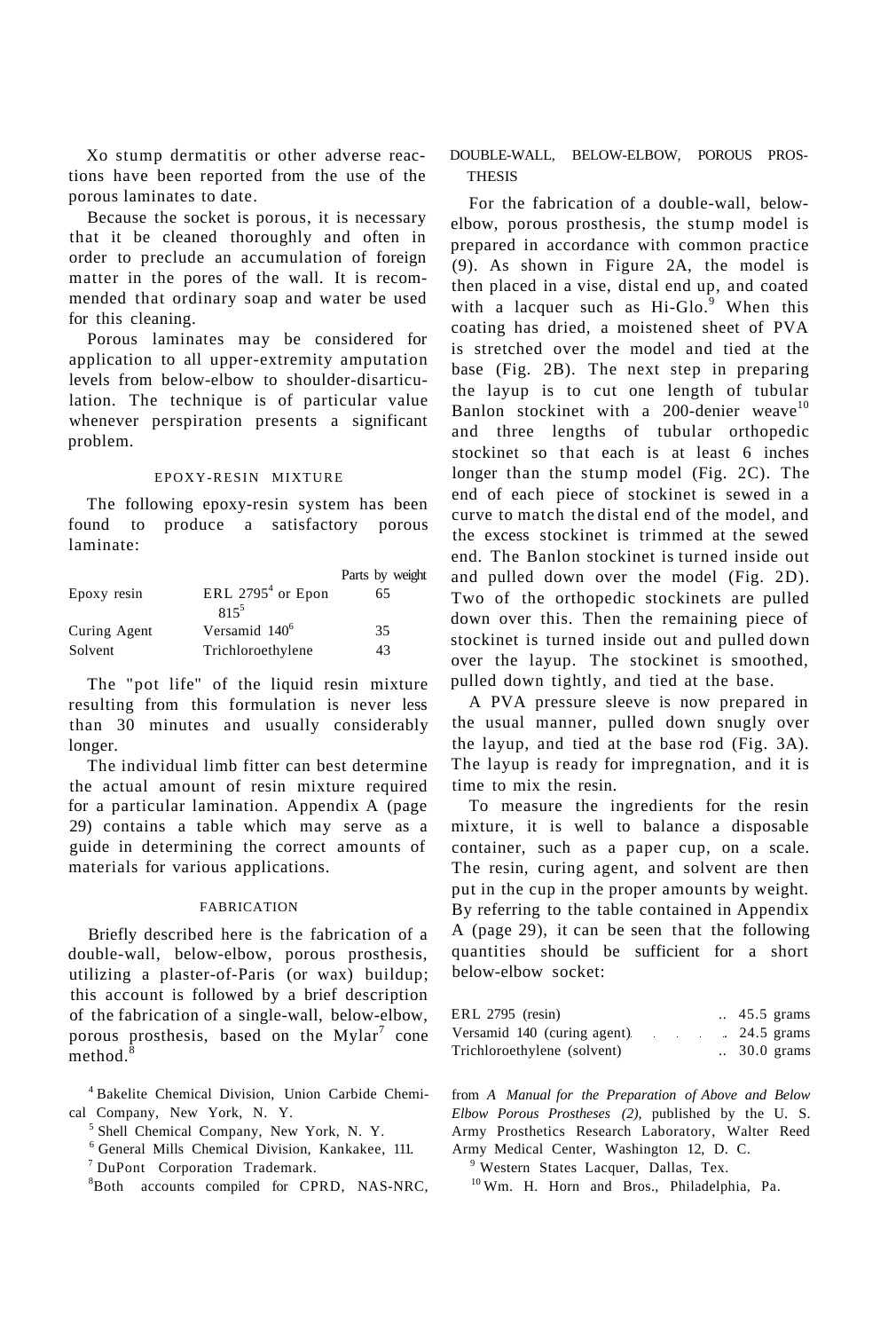

Fig. 2. Preparing the layup.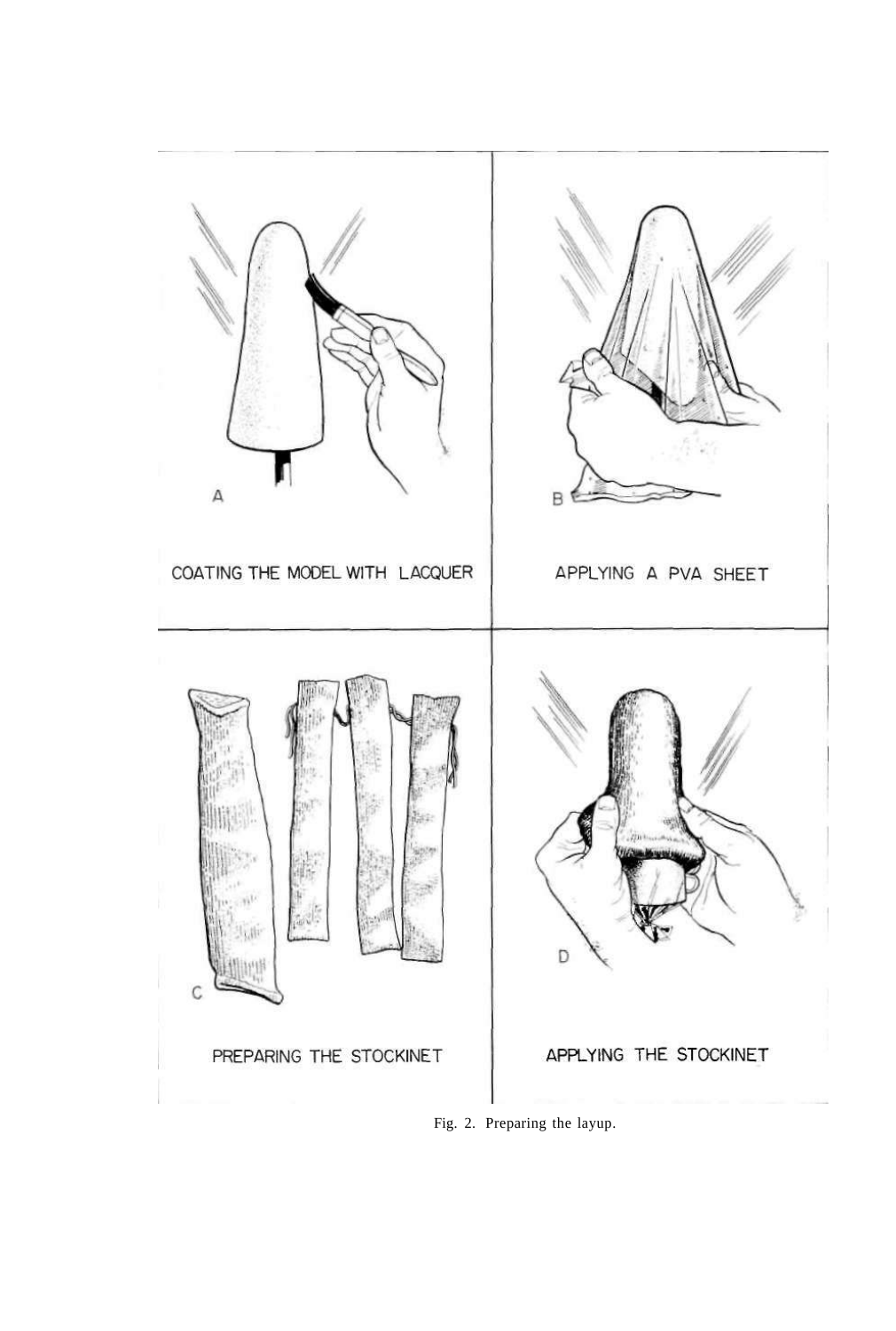

Fig. 3. Applying the resin mixture.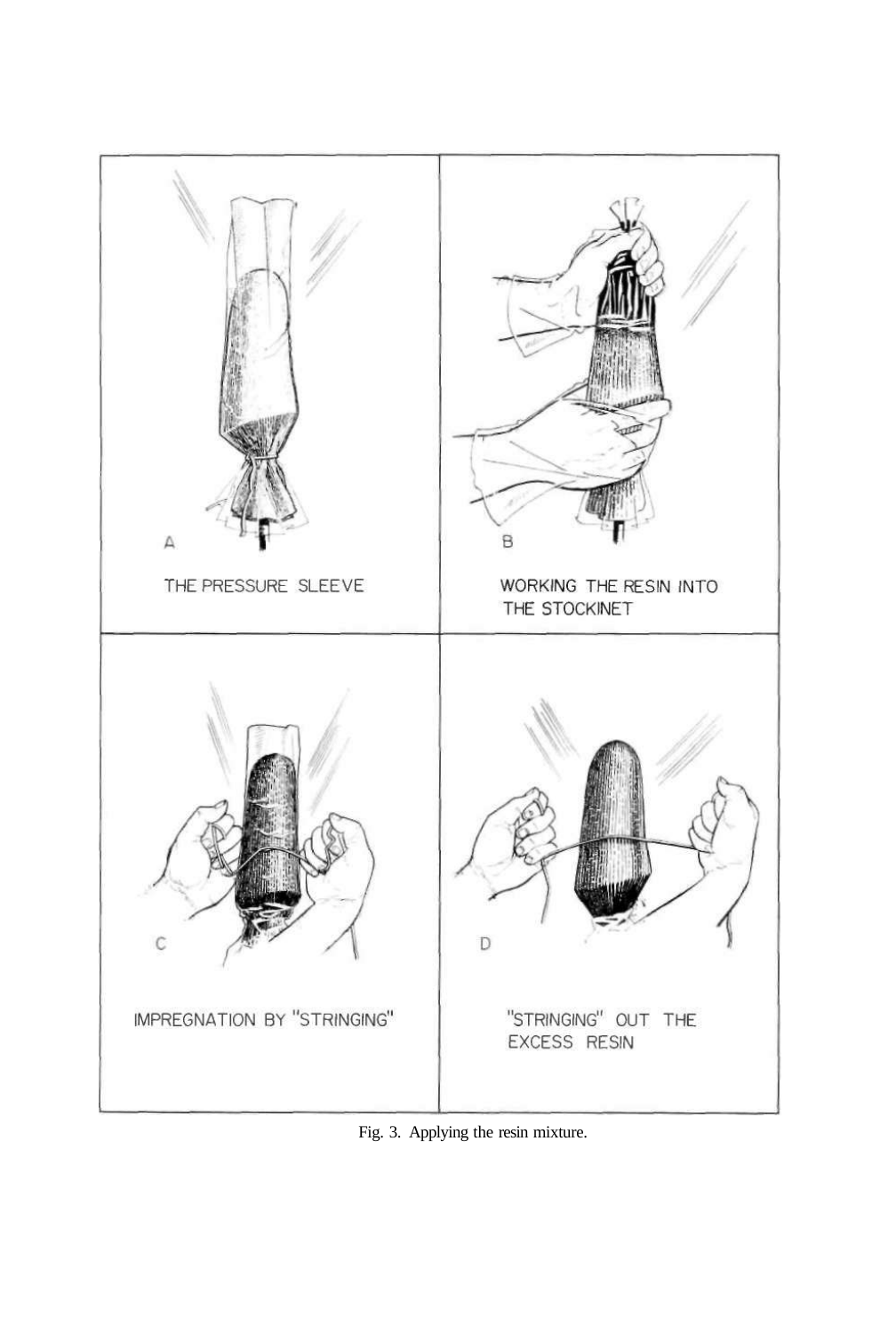To this resin mixture should be added an appropriate pigment; for example, 2.5 grams of Caucasian epoxy pigment or 3.5 grams of Negroid epoxy pigment (Appendix A, page 29). The pigment is stirred into the mixture until it is uniformly blended.

The resin mixture is poured into the open end of the PVA sleeve and worked down into the stockinet. Twisting the end of the sleeve (Fig. 3B) develops considerable force and aids in the impregnation.

When the stockinet is fully impregnated, the PVA sleeve is pulled down, and the excess resin is "strung" down to the proximal end of the layup (Fig. 3C). Next, the PVA sleeve is cut and removed from the layup. Care should be exercised not to spill the excess resin contained in the bottom of the sleeve. The sleeve and the excess resin are discarded. Spilled resin may be cleaned off with isopropyl alcohol or trichloroethylene. The layup is "strung" with a heavy string until no further excess resin appears (Fig. 3D).

The layup is now placed for 30 minutes in a pre-heated oven set at 115 deg. F (47 deg. C), for what is known as the pre-cure. During this stage, the solvent evaporates from the layup, leaving it porous.

Upon completion of the pre-cure, the layup is removed from the oven, and the oven is set at 212 deg. F (100 deg. C) for the cure. At this step in the procedure, the solvent has evaporated and the resin has gelled slightly. If any areas of the laminate contain excess resin, the excess is "strung" to the proximal end. When the oven has reached a temperature of 212 deg. F (100 deg. C), the laminate is placed back in the oven for one hour. During this hour, the laminate will be cured sufficiently to permit the buildup for the outer socket.

At the end of the hour, the laminate is removed from the oven, and the oven is set at 115 deg. F (47 deg. C).

As soon as the laminate is cool enough to handle, a sheet of Saran-Wrap or rubber sheeting is placed over the laminate as a separating medium. This sheet will facilitate the release of the outer socket which is to be laminated over the inner shell.

For the forearm buildup, plaster of Paris is considered preferable rather than wax, for the

reason that wax may enter the pores of the prosthesis. The buildup is done in the usual manner (Fig. 4A). After the plaster has hardened, the paper cone is removed and the plaster of Paris is shaped to the desired contour. Any plaster on the knurled surface of the wrist unit is removed. The plaster is coated with Hi-Glo or some similar lacquer. A PVA sleeve is prepared, moistened, pulled down over the buildup, and trimmed at the wrist unit (Fig. 4B).

Next, a piece of Banlon stockinet and a piece of orthopedic stockinet are cut, each about 3 to 5 inches longer than the layup. Another piece of orthopedic stockinet is cut, a little more than double the length of the layup. (Additional lengths of stockinet may be used if additional strength is desired.)

The Banlon stockinet is turned inside out, pulled 1 to 2 inches over the distal end, and tied at the wrist unit (Fig. 4C). Excess stockinet that is proximal to the wrist unit is trimmed off.

The short piece of orthopedic stockinet is pulled over the longer piece so that both pieces meet at one end. The other end of the short piece should extend just past the middle of the longer piece.

These pieces of stockinet are extended and slipped, double end first, down over the wrist unit until the double thickness covers the entire layup (Fig. 4D). The double thickness of stockinet is tied at the wrist unit and pulled down and tied at the proximal end. The Banlon stockinet should be on the inside.

Two PVA pressure sleeves are now prepared in the usual manner, with the shiny surface of the material on the inside. One sleeve is set aside to be used later. The other is pulled down snugly over the layup and tied to the base rod at the proximal end.

Resin and pigment are mixed in the manner described previously. For a short or medium below-elbow forearm, the following quantities should be sufficient:

| ERL 2795          | 68 grams                 |  |  |
|-------------------|--------------------------|--|--|
| Versamid 140      | 37 grams                 |  |  |
| Trichloroethylene | 45 grams                 |  |  |
| Pigment           | As required to match the |  |  |
|                   | previous mixture.        |  |  |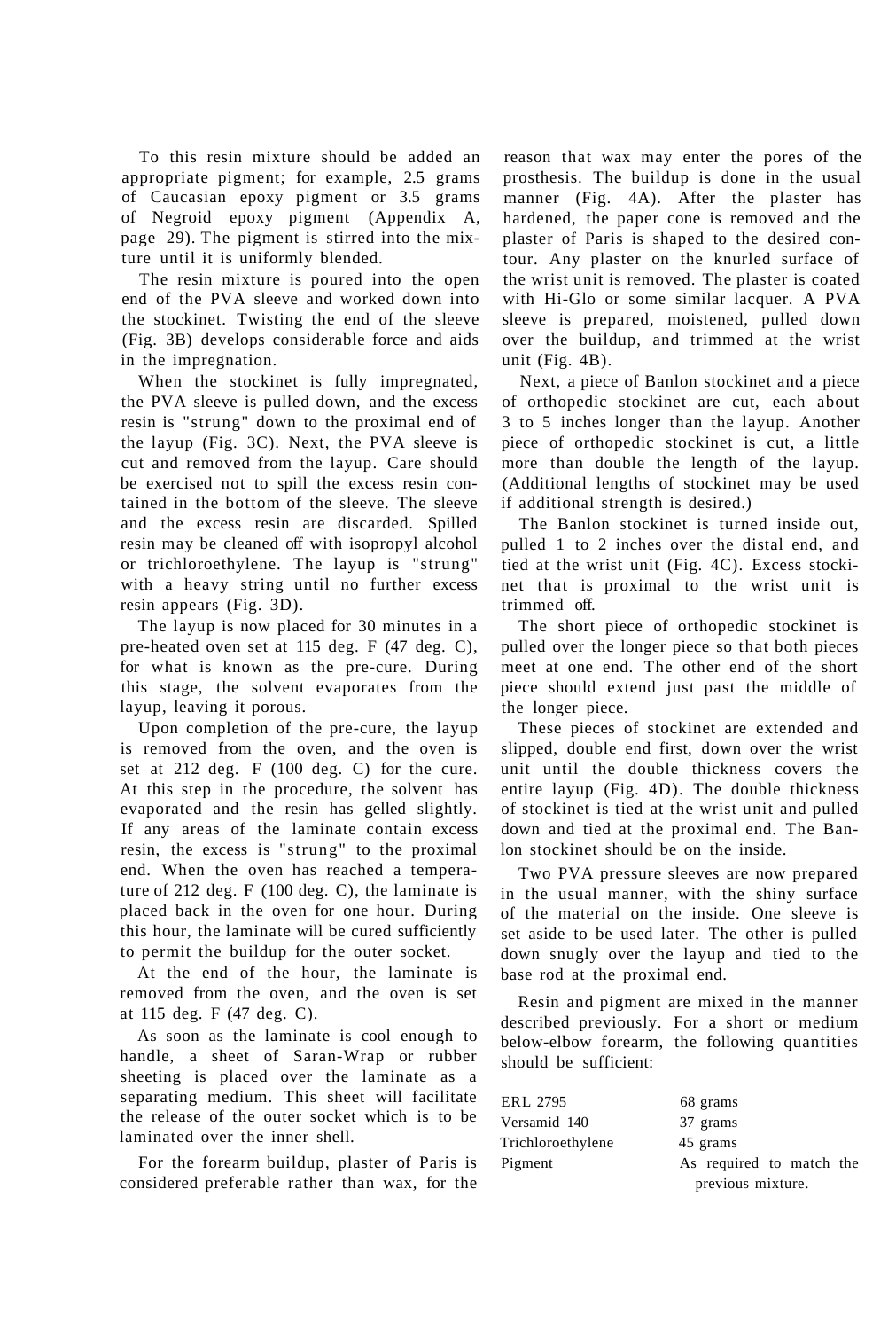

Fig. 4. The forearm buildup.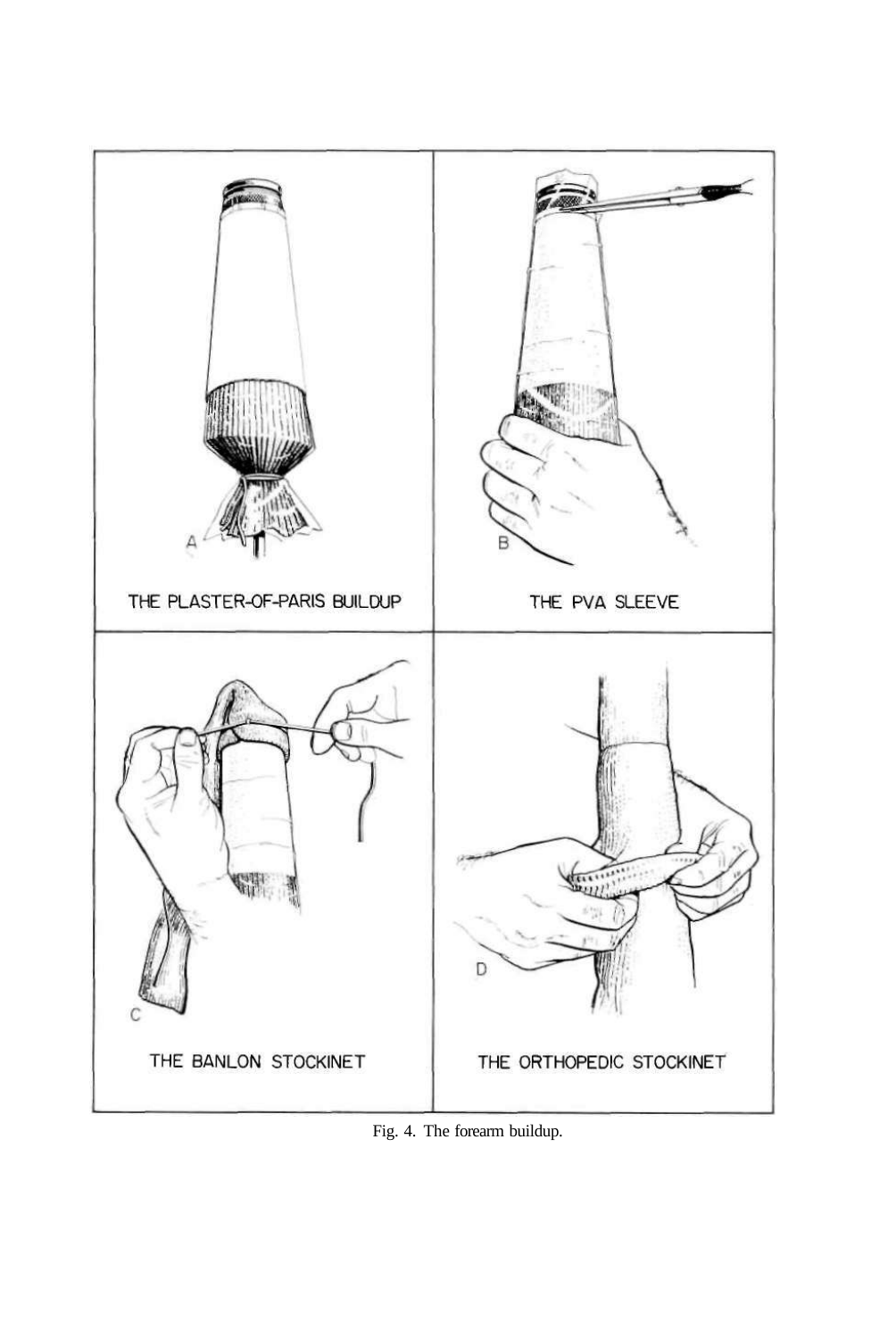

Fig. 5. Impregnating the forearm layup.

The resin is poured into the pressure sleeve (Fig. 5) and worked into the stockinet. When the stockinet is fully impregnated, the pressure sleeve is pulled down as far as possible, and the excess resin is "strung" down from the layup.

After the layup has been thoroughly "strung" down, the PYA sleeve is stripped off and discarded. The layup is "strung" once more to remove all excess resin.

There may be considerable resin in the stockinet around the base rod. This excess resin should be absorbed in the scrap stockinet wrapped around the base, so that it will not be drawn back into the laminate during the cure.

For the pre-cure, the layup is now placed for 30 minutes in a pre-heated oven set at 115 deg. F (47 deg. C), allowing the solvent to evaporate.

While the pre-cure is taking place, the second PVA pressure sleeve previously prepared should be moistened by wrapping it in a damp towel for 10 to 15 minutes. The next step in the procedure gives the prosthesis a smooth surface, and it is essential that the PYA sleeve be thoroughly moistened.

Upon completion of the pre-cure, the layup is removed from the oven. The moistened PVA sleeve is pulled down until the entire layup is in contact with the sleeve. Light contact pressure is most desirable, for this will result in a smooth surface without reducing the porosity. It is important that the sleeve slide easily over the layup; otherwise, the force and pressure may cause pooling of the resin. At this point in the procedure, there should be no pools of resin on the stockinet. If there are, they should be "strung" out.

The PVA sleeve is taped around the wrist unit (Fig. 6); any severely undercut areas should also be taped.

The layup is now placed for one hour in an oven pre-set at 212 deg. F (100 deg. C). During this period the PVA sleeve shrinks around the layup, giving the surface a smooth gloss and aiding in molding the undercuts. At the end of



Fig. 6. Molding the surface.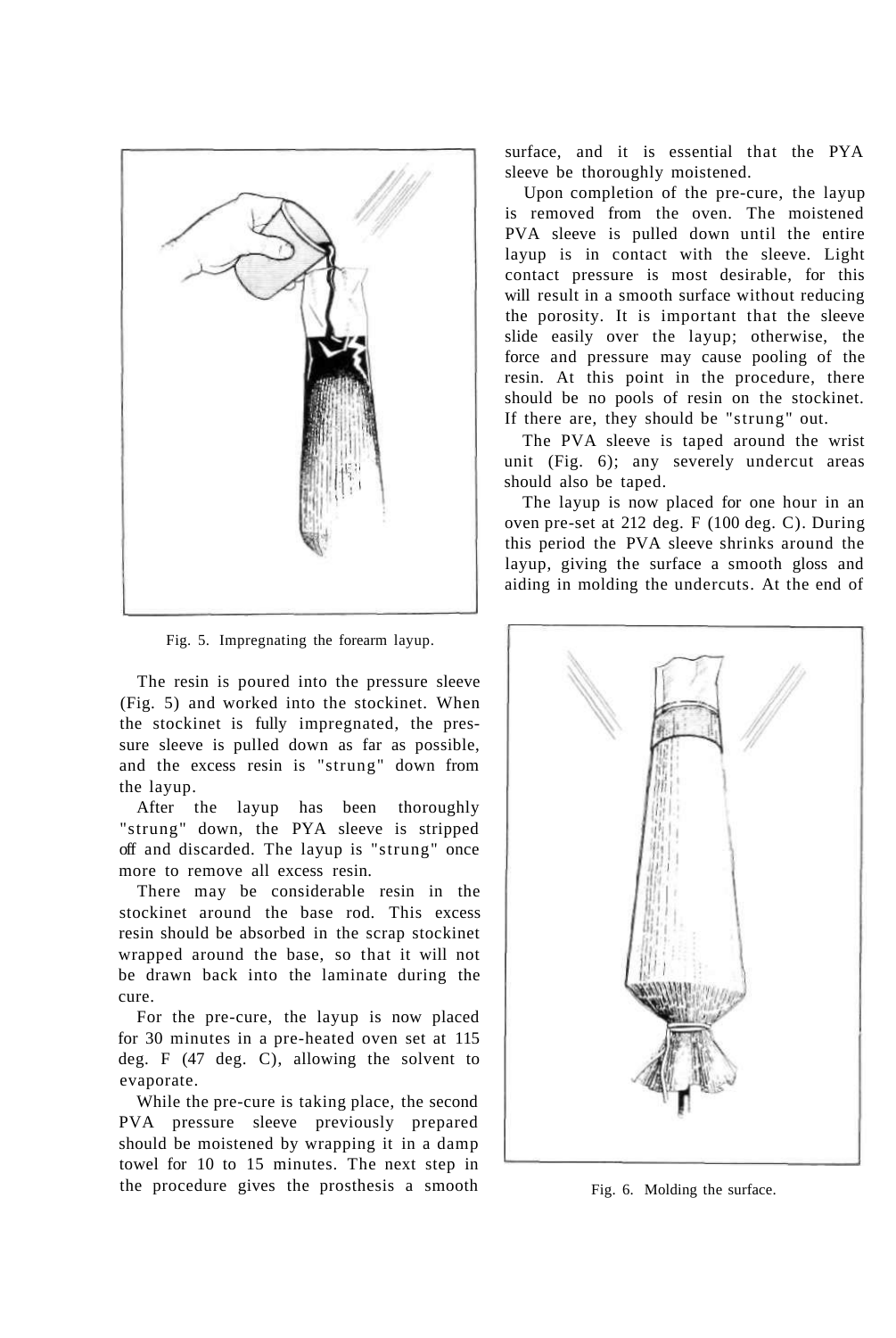the hour, the laminate is removed from the oven and the PVA sleeve is stripped off. At this point the laminate should be firm and free from tackiness.

The laminate is now ready for the final cure. It is replaced in the oven, set at 212 deg. F (100 deg. C), for 75 minutes to complete the final cure.

While the plastic is still warm, the layup is cut to the desired length. The outer socket will separate easily from the inner socket. The plaster may be removed by striking the socket with a rubber mallet. If necessary, a chisel may be used to dig the plaster out of the distal end of the socket. Remaining PVA film can be stripped off by hand or dissolved with hot water.

The prosthesis is held firmly on the amputee's stump, and the trim line is marked, after which the socket is removed and trimmed in the usual manner. After the socket and the forearm have been properly aligned, the edges are sanded and bonded together with liquid epoxy resin (ERL 2795, 65 parts; Versamid 140, 35 parts) (Fig. 7). The bond may be cured with a heat gun, or the prosthesis



Fig. 7. Bonding the socket and forearm.



Fig. 8. Testing the porosity.

may be placed for one hour in an oven set at 212 deg. F (100 deg. C).

The porosity of the finished prosthesis can be tested by holding it under a water tap and allowing the water to run through the prosthesis (Fig. 8). If the prosthesis has been prepared properly, the laminate should show a uniform porosity.

The prosthesis is now ready to be harnessed in the usual manner.

SINGLE-WALL, BELOW-ELBOW, POROUS PROS-THESIS (MYLAR CONE METHOD)

For the fabrication of a single-wall, belowelbow, porous prosthesis, the stump model is prepared in the usual manner *(9),* placed in a vise, distal end up, and coated with lacquer. When the lacquer has dried, a moistened PVA sheet is pulled down over the stump model and tied at the base.

The stockinet layup, consisting of one length of tubular Banlon stockinet and three lengths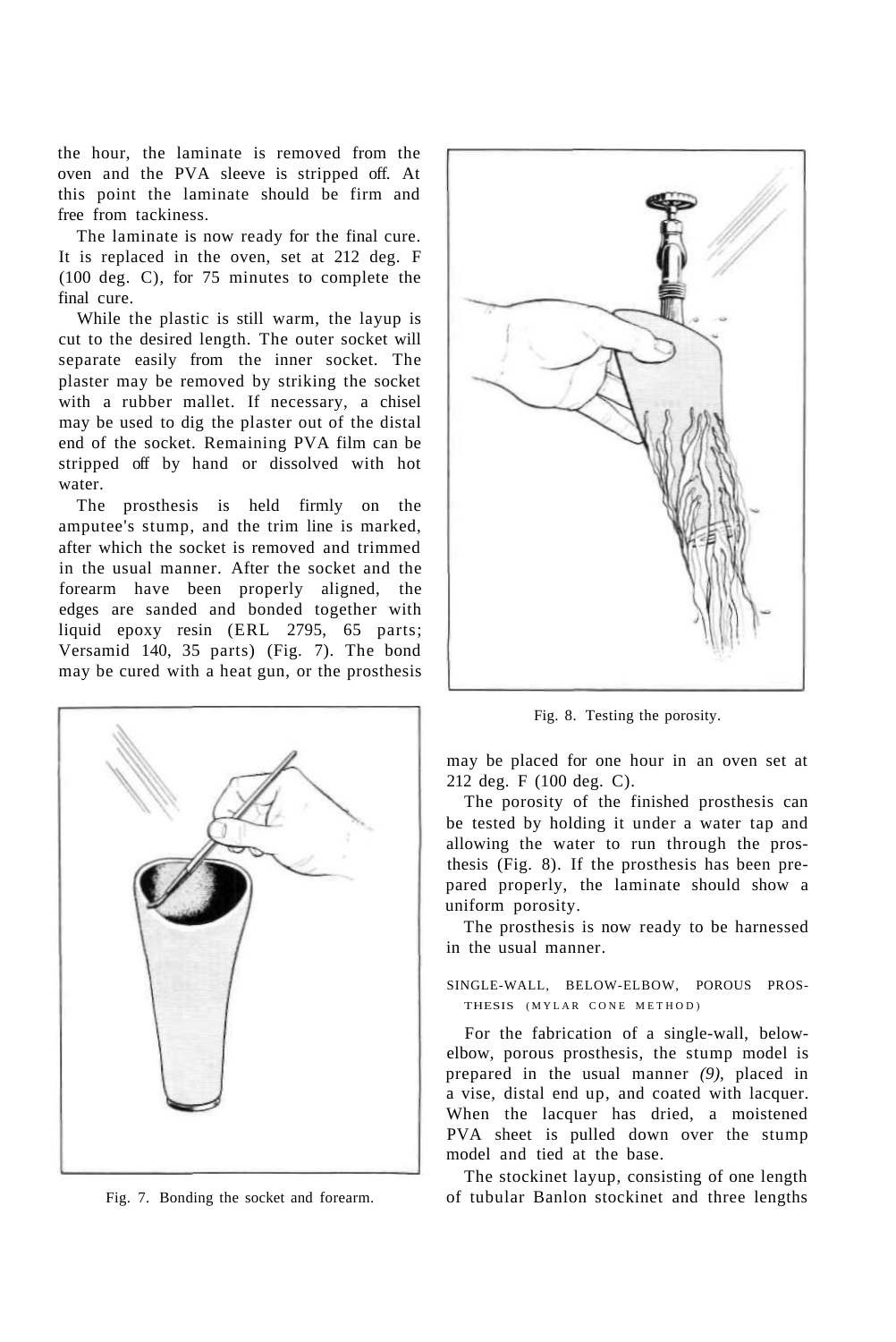

sheet is pulled down and tied at the base rod. the edge of the sheet. A cut is made along the

of tubular orthopedic stockinet, is prepared in the same manner as the stockinet layup for the socket of the double-wall prosthesis previously described.

When the stockinet layup is completed (Fig. 9), a sheet of PVA is pulled down over the layup and tied at the base rod. This PVA cover will protect the layup during subsequent steps.

Next, on an 8 in. X 12 in. sheet of Mylar (5-10 mils), a crayon mark is made halfway along one of the sides, about one-quarter in. from the edge. A second mark is made onehalf in. inside the first mark. Then two final marks are made; one 3 in, above the first mark the other 3 in. below the first mark. A curve is drawn from the edge of the Mylar sheet through the upper mark, through the inside Fig. 9. The stockinet layup on the model. A PVA mark, through the lower mark, and thence to



Fig. 10. The Mylar cone buildup and impregnation.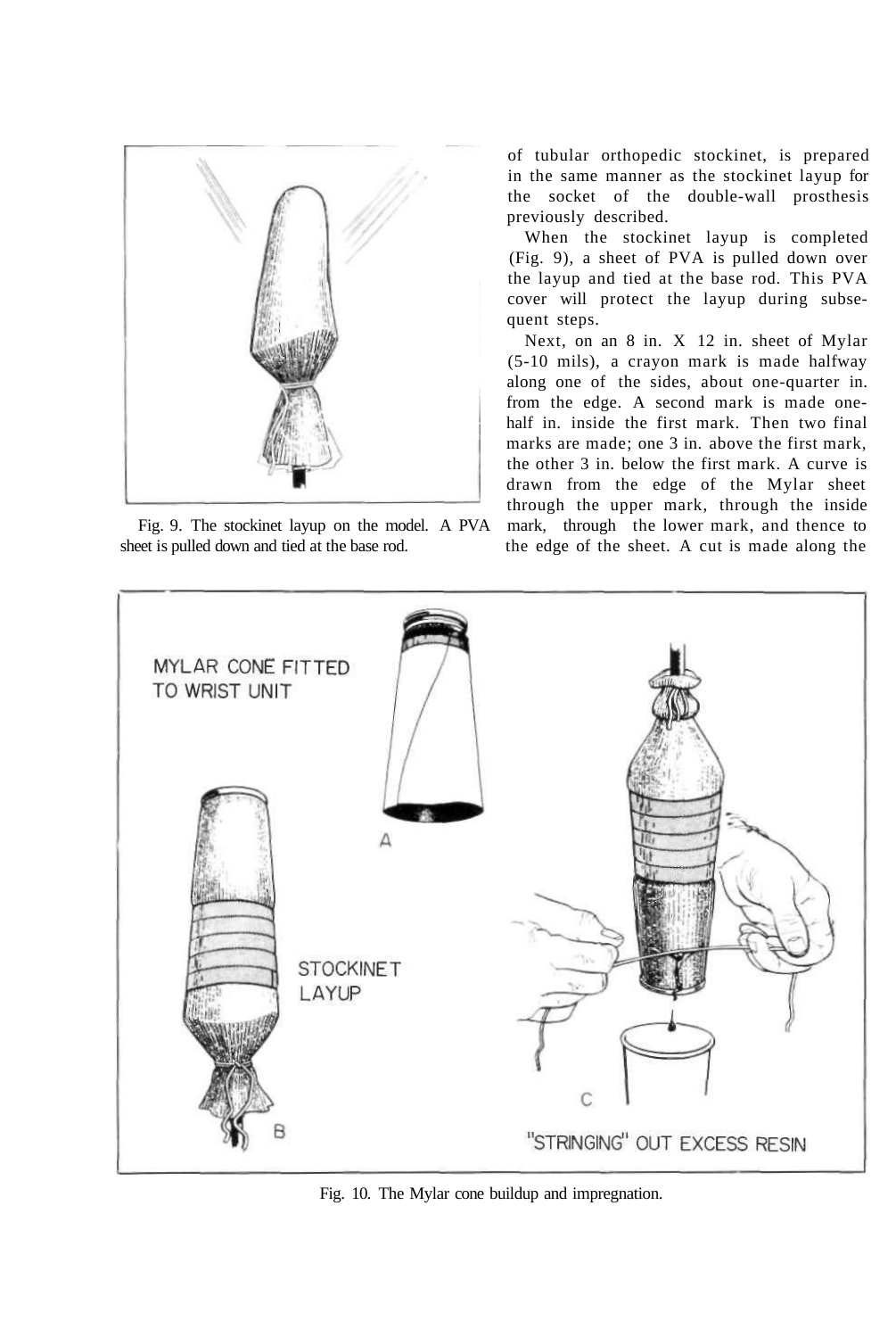curve. This cut side will permit the standard adult wrist unit to fit squarely to the Mylar sheet when it is fitted into a cone (Fig. 10A). The wrist unit should be fitted a minimum distance into the cone.

The cone is placed over the stump model and adjusted so that the desired contour of the finished prosthesis will be obtained. Next, the prosthetist holds the cone and wrist unit in one hand, placing the unit flat on a table. With the other hand, he positions the stump model in the cone so that the distance between the elbow axis and the table surface corresponds to the required forearm length. The cone is adjusted at the proximal end, and the excess is trimmed off. The shortest cone that will give a desirable final shape to the forearm should be used, since it will provide the greatest bond area between the forearm and the socket. When the correct conical shape is obtained, the cone is closed with transparent tape, the proximal end of the cone is taped to the socket with transparent tape, the wrist unit is taped in place, all holes in the unit are closed with a sealer, and all seams are taped.

Next, a piece of orthopedic stockinet is cut so that it is at least 10 in. longer than twice the length of the layup. The stockinet is pulled down over the entire layup in such a manner that half of the stockinet extends above the wrist unit. The stockinet is tied at the wrist unit, and the extended half of the stockinet is pulled back down over the layup. The stockinet is pulled smooth and tied at the base rod.

The proximal edge of the Mylar is found by palpation, and a light line is drawn around the layup just distal to the edge of the cone. All the areas below this line are covered with masking tape (Fig. 10B).

A batch of resin is mixed as follows:

| <b>ERL2795</b>    |              |              |              | $\therefore$ 45.5 grams |
|-------------------|--------------|--------------|--------------|-------------------------|
| Versamid 140      | $\mathbf{r}$ | $\mathbf{r}$ | $\mathbf{r}$ | $\therefore$ 24.5 grams |
| Trichloroethylene |              |              |              | $.30$ grams             |

Sufficient pigment is added to give a slight color to the batch.

The entire layup is inverted and brushcoated with this resin mixture. The excess resin is "strung" down toward the wrist unit (Fig. 10C).



Fig. 11. Sanding the porous cone.

The layup is now placed for 30 min. in a pre-heated oven set at 115 deg. F (47 deg. C) for the pre-cure. After the cone has been pre-cured for 30 min., the oven temperature is increased to 212 deg. F (100 deg. C) and the cone is cured for 30 min. at this temperature.

The layup is then removed from the oven, the masking tape is removed from the lavup, and the cone is separated from the inner socket. The Mylar sheeting is removed from inside the porous cone. The porous cone is sanded around the wrist unit until a smooth taper is obtained (Fig. 11).

With the table contained in Appendix A (page 29) as a guide, a 250-gram batch of resin mixture is prepared, including in it a suitable amount of pigment.

At this point the PVA sheet placed over the socket layup early in the procedure is removed, and a PVA sleeve is placed over the socket layup.

The inner socket layup is impregnated with resin in the usual manner. Excess resin is removed from the layup by "stringing," the PVA sleeve is removed from the layup, and any excess resin is "strung" out.

Now the porous cone is pulled down over the inner socket and aligned so that the wrist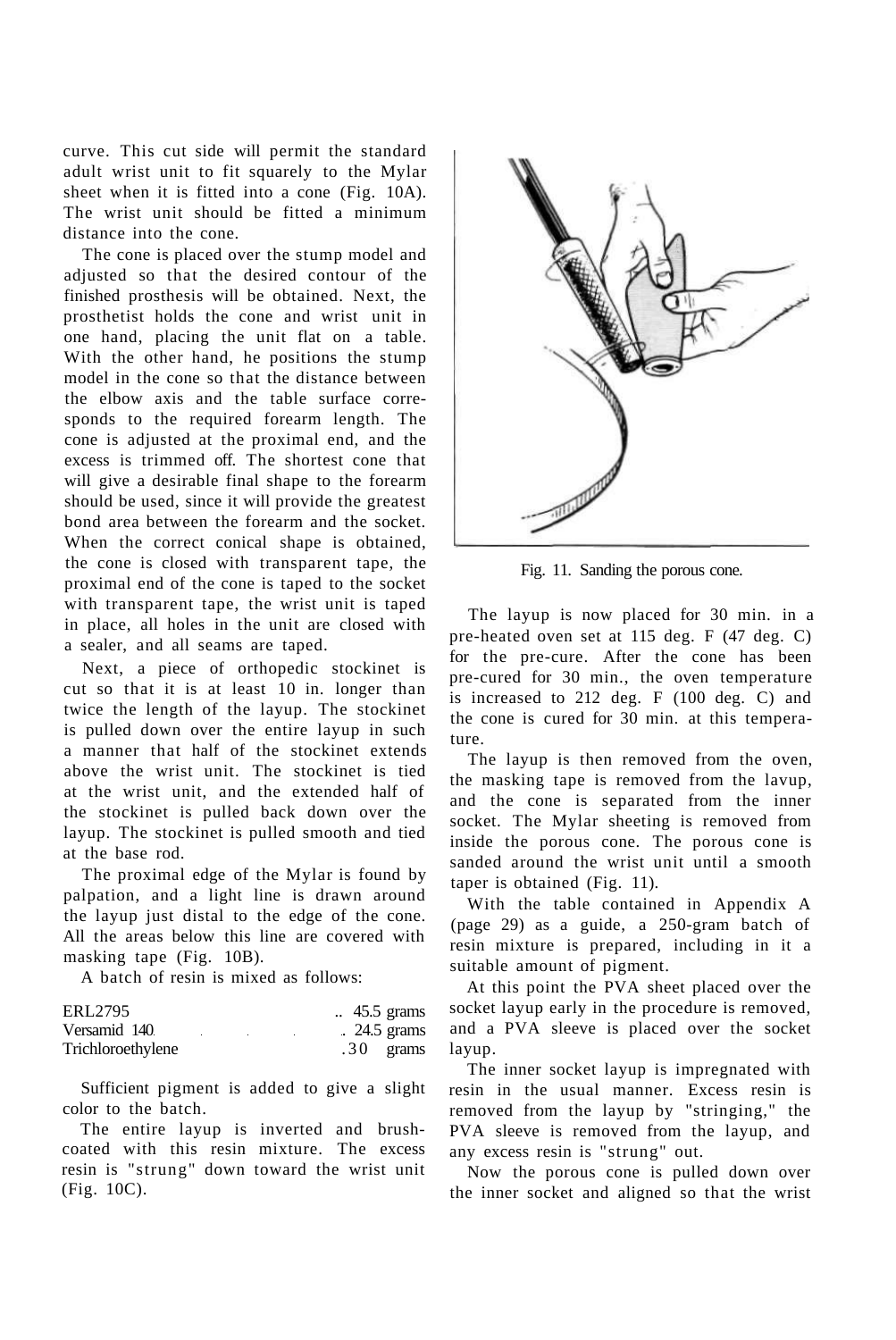

Fig. 12. Preparing the layup combining the socket and the porous cone

unit is in the proper position. The stockinet is tied at the base rod (Fig. 12A).

A piece of Banlon stockinet is cut so as to be 3 to 5 in. longer than the layup, and a piece of orthopedic stockinet is cut so as to be twice the length of the Banlon stockinet. One end of the Banlon stockinet is tied around the wrist unit. The orthopedic stockinet is pulled over the Banlon stockinet and tied at the middle around the wrist unit. (Additional layers of stockinet may be used if greater strength is required.) All layers of stockinet are pulled down over the layup and tied at the base rod (Fig. 12B).

The layup is now thoroughly impregnated with the remaining resin mixture, with the use of a PVA sleeve and "stringing." It is very important that all the excess resin be "strung" down toward the proximal end, so that there will be no pooling of resin when a PVA bag is pulled down in a subsequent step. A few pieces of scrap stockinet should be wrapped around the base pipe to absorb excess resin.

The layup is now placed for 30 min. in an

oven pre-set at 115 deg. F (47 deg. C) for a pre-cure. While the layup is pre-curing, a PVA sleeve is prepared to fit the forearm. The PVA sleeve is wrapped in a moistened towel for 10 to 15 min. during the pre-cure. At the end of the pre-cure, the layup is removed from the oven and any excess resin is "strung" out. The oven temperature is increased to 212 deg. F (100 deg. C). Meanwhile, the moistened PVA sleeve is pulled down over the layup so that the entire laminate is in firm contact with the sleeve. If the sleeve is sufficiently moist, it will slide easily over the layup without causing any resin pools. However, if any resin pools do form, they should be "strung" out of the laminate. The PVA sleeve is taped around the wrist unit and any undercut areas to insure proper lamination.

The laminate is now placed for 60 min. in the oven, previously set at 212 deg. F (100 deg. C). At the end of 60 min., the laminate is removed from the oven and the PVA sleeve is stripped off. At this point, the laminate should be free from tackiness.